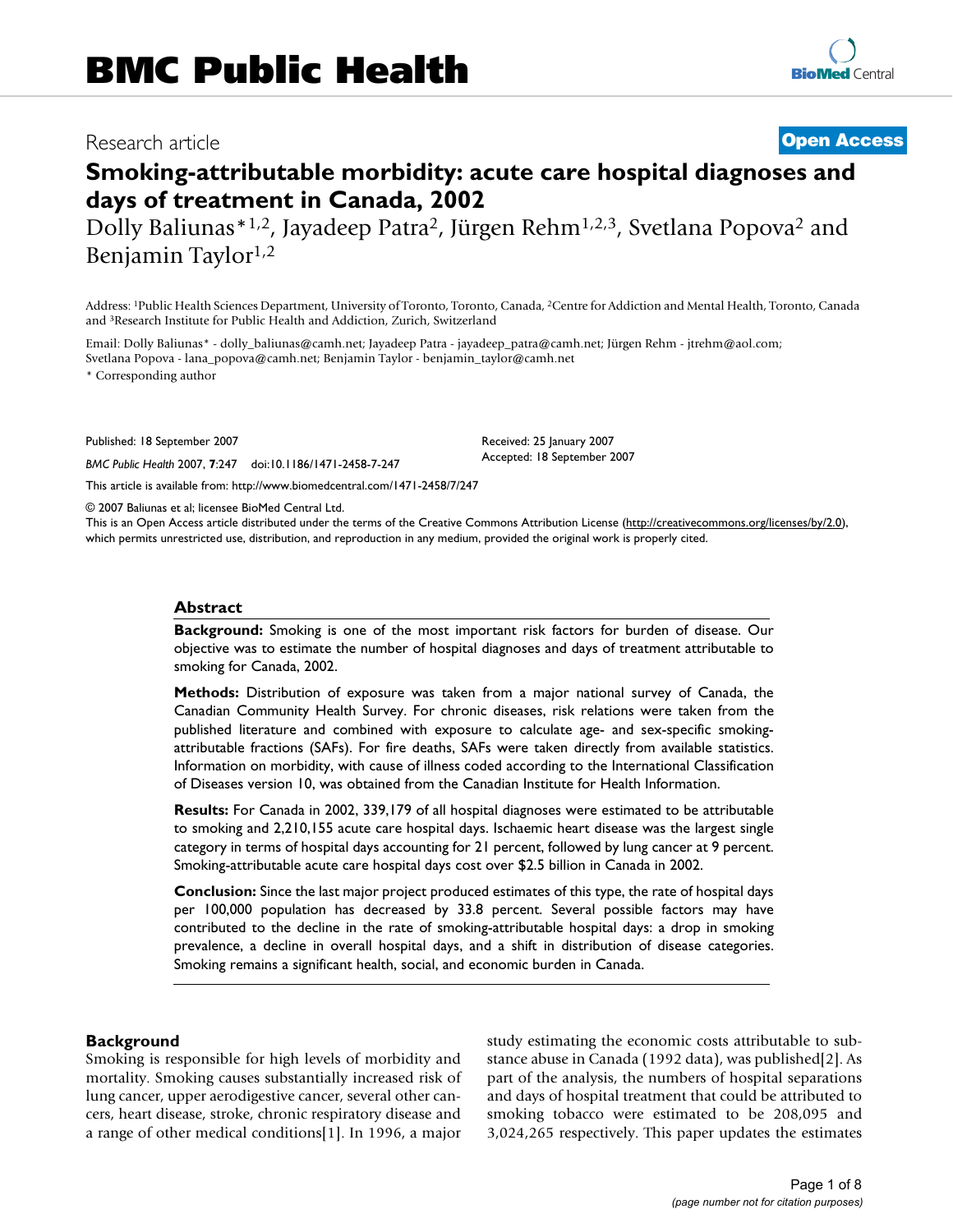for the year 2002, using age- and sex-specific relative risks from recent meta-analyses and morbidity classified according to the International Classification of Disease version 10 (ICD-10).

### **Methods**

The aim of the present study was to estimate the proportion of acute care hospital diagnoses and hospital days attributable to smoking in Canada for the year 2002.

### *Identification of diseases and meta-analyses on smoking risk relations*

To identify the malignant and non-malignant health conditions for inclusion in the estimate, this analysis was guided by the 2004 Health Consequences of Smoking: A Report from the Surgeon General[1] which considers the following criteria in judgments of causality: consistency, strength of association, specificity, temporality, coherence, dose-response, and experimental evidence. The 2004 Surgeon General's report implemented a standardized, hierarchical language to summarize conclusions about causality, the highest of which is, "evidence is sufficient to infer causality". Only health outcomes for which the previous conclusion was reached for active smoking were included in the present analysis. Additionally, two conditions for which the causal role of passive smoking is conclusive were included.

Once identified, conditions were translated into corresponding ICD-10 codes. Finally, a comprehensive search strategy of current meta-analyses was performed for each disease category and its risk relationship with smoking.

Meta-analyses were identified using the Pubmed and OVID (1966 – January week 3, 2005) databases. Search criteria were: smoking or tobacco, meta-analysis, and each disease category described in this paper.

Meta-analyses that included measures of smoking dose were preferred over those that only used current/former/ never categories. However, if relative risks (RRs) for doseresponse specific exposures were not found among the meta-analyses, current/former/never or ever/never categories were used. In 16 out of 20 disease categories included for active smokers, dose-response specific RRs were available. In two categories, plus one for smokers aged 65 or older, only current/former/never RRs were available. In two categories, only ever/never RRs were available. Similarly, analyses that included age- and sex-stratified estimates of relative risk were preferred over more crude estimates. Age-specific estimates were available for ischaemic heart disease (IHD), cardiac arrhythmias, heart failure, and cerebrovascular disease. In cases where a more recently published meta-analysis did not exist, the relative risk from English et al [3] was used. When a meta-analysis

was published later than 1995, there was usually only one that presented data on smoking dose, so it was used as the source of relative risk. If there was more than one, all were examined, and that of highest quality and the most comprehensive based on age and smoking dose categories was chosen.

The ICD-10 codes of all disease categories related to smoking included in the present analysis are presented in Table 1.

Passive smoking-attributable morbidity was derived by applying sex-specific RRs and rates of morbidity from lung cancer and age- and sex-specific RRs and rates of morbidity from IHD to the population of Canadians who have never smoked but are exposed to environmental tobacco smoke (ETS) in the home from spouses and other sources. RR estimates were obtained from the most comprehensive meta-analyses applicable to Canada. This procedure did not include the effect of ETS exposure on current smokers and thus the total burden of smoking was underestimated.

All RRs used may be obtained from the comprehensive report of this cost study [4].

### *Prevalence of smoking in Canada*

Smoking prevalence for different levels of smoking consumption for Canada as a whole were obtained from the Canadian Community Health Survey 2003 (CCHS cycle 2.1) [5], a population based representative survey conducted by Statistics Canada. All prevalence estimates were sex- and age group-specific. The categorizations of smoking status, however, varied by disease based on the RRs available in the meta-analyses; for example, for COPD, RRs risks were available for current, former and never smokers, thus the prevalence of current, former and never smokers was used. For each disease for which the identified meta-analysis included dose-response-specific RRs, prevalence estimates also were dose-specific (e.g., never, former, current, 1–14, 15–24, 25+ cigarettes per day). Current smokers, those who reported occasional smoking or daily smoking, were further categorized by number of cigarettes per day when sufficient information existed to do so.

The prevalence of non-smokers living inside a home where another person smokes was also available from the CCHS data set and was used to calculate 2002 passive smoking hospital diagnoses and days.

The sample weights provided by Statistics Canada to ensure comparability between the CCHS sample and the Canadian population were used to calculate prevalence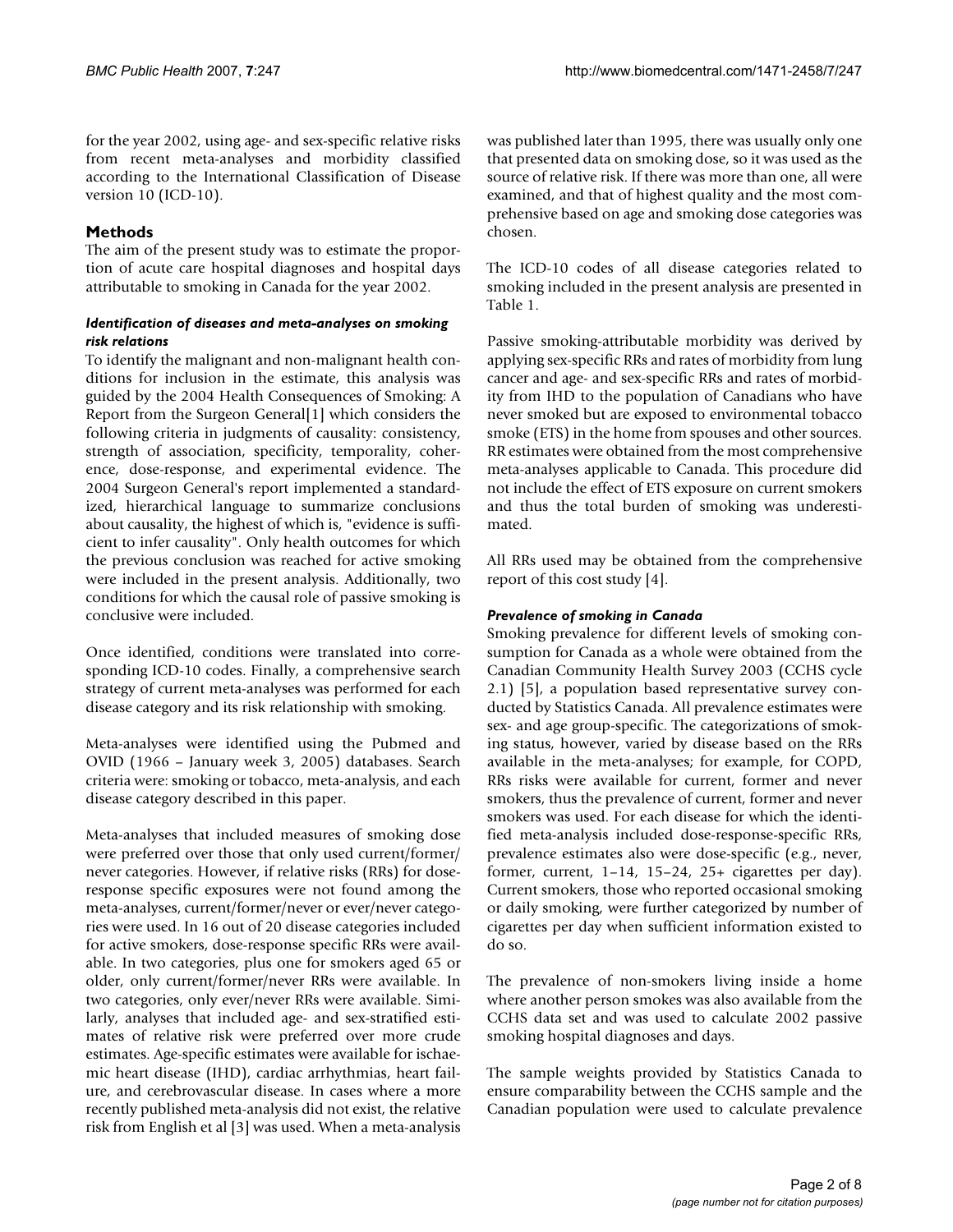| Table 1: Smoking related disease categories and sources of risk |  |
|-----------------------------------------------------------------|--|
| relations                                                       |  |

| Condition                                                                          | ICD-10 code                         | Source from<br>meta-analysis or<br>SAF                                                             |
|------------------------------------------------------------------------------------|-------------------------------------|----------------------------------------------------------------------------------------------------|
| Mental and<br>behavioural<br>disorders due to use<br>of tobacco [tobacco<br>abuse] | FI7                                 | 100% SAF per<br>definition                                                                         |
| Toxic effect of<br>tobacco and nicotine                                            | T65.2                               | 100% SAF per<br>definition                                                                         |
| Oropharyngeal<br>cancer                                                            | C00-C14, D00.0                      | English et al., 1995<br>[3]                                                                        |
| Oesophageal cancer                                                                 | C15, D00.1                          | English et al., 1995<br>[3]                                                                        |
| Stomach cancer                                                                     | C16, D00.2                          | Tredaniel et al., 1997<br>[15]                                                                     |
| Pancreatic cancer                                                                  | C <sub>25</sub> , D <sub>01.9</sub> | English et al., 1995<br>[3]                                                                        |
| Laryngeal cancer                                                                   | C32, D02.0                          | English et al., 1995<br>[3]                                                                        |
| Trachea, bronchus<br>and lung cancers                                              | $C33-C34$                           | Simonato et al., 2001<br>[16]                                                                      |
| Cervical cancer                                                                    | C53, D06                            | Plummer et al., 2003<br>[17]                                                                       |
| Urinary tract cancer                                                               | C64-C68                             | Zeegers et al., 2000<br>[18]                                                                       |
| Renal cell carcinoma<br>Bladder cancer                                             | C64<br>C67, D09.0                   | Hunt, 2005 [19]<br>Brennan et al., 2000;<br>2001 [20,21]                                           |
| Acute myeloid<br>leukaemia                                                         | C92.0                               | Brownson et al.,<br>1993 [22]                                                                      |
| Ischaemic heart<br>disease                                                         | 120-125                             | Law, 1997 & Law,<br>2003 [23,24]                                                                   |
| Pulmonary<br>circulatory disease                                                   | 126-128                             | English et al., 1995<br>[3]                                                                        |
| Cardiac arrhythmias                                                                | 147-149                             | Follow IHD                                                                                         |
| Heart failure;<br>complications and ill-<br>defined descriptions<br>disease        | 150-151                             | Follow IHD                                                                                         |
| Cerebrovascular<br>diseases                                                        | 160-169                             | English et al., 1995<br>[3]                                                                        |
| Atherosclerosis                                                                    | 170-179                             | English et al., 1995<br>[3]                                                                        |
| Pneumonia &<br>influenza                                                           | J10-J18                             | English et al, 1995 [3]                                                                            |
| Chronic obstructive<br>pulmonary disease                                           | J40-J44                             | Single et al., 1996 [2]                                                                            |
| Ulcers                                                                             | K25-K28                             | English et al., 1995<br>[3]                                                                        |
| Low birth weight and<br>short gestation                                            | P05-P07                             | English et al., 1995<br>[3]                                                                        |
| Sudden infant death<br>syndrome                                                    | R95                                 | English et al., 1995<br>[3]                                                                        |
| Fires                                                                              | X00-X09                             | Council of Canadian<br>Fire Marshals and<br>Fire Commissioners.<br>Annual Report 2000,<br>2003 [9] |

based on sex and age groups. The age groups used were 15–29, 30–44, 45–59, 60–69, 70–79, and 80+.

#### *Morbidity data*

Acute care hospital diagnoses and days data in Canada for 2002 were obtained from the Canadian Institute for Health Information (CIHI) on national and provincial levels according to ICD-10. For the national level, data were provided for each disease condition as well as for each sex and five-year age group from 0 to 80. However, the national level data were actually composed of only seven provinces and two territories (Alberta, British Columbia, Newfoundland, Northwest Territories, Nova Scotia, Ontario, Prince Edward Island, Saskatchewan, Yukon Territory). Based on these, data for Canada as a whole were estimated using the total population: the disease-specific rate of occurrence observed in the data provided was applied to the total population of Canada to obtain the estimated number of disease-specific occurrences.

The Hospital Morbidity Database (HMDB) held by CIHI captures information on patients separated (through discharge or death) from acute care facilities in Canada. As such, it provides national data on acute care hospitalizations by diagnoses and procedures. Day procedures (e.g., day surgeries), outpatient, and emergency department visits are not captured in this database. Stillborns and cadaveric donor "discharges" are excluded, whereas newborns are included in the HMBD database. Figures are based on facility geography, that is, where the hospital is located (i.e., it may include non-Canadians). Additionally, the statistics reflect the number of hospitalizations, which is somewhat higher than the number of individuals diagnosed since individuals with multiple admissions during a single year would be counted more than once.

Hospital days (Length of Stay) is associated with the condition coded as Most Responsible Diagnosis (MRD) on the patient's hospital record. In other words, the MRD accounts for the majority of a patient's days in hospital. MRD is the one diagnosis that describes the most significant condition of the patient that is responsible for his/ her stay in hospital. In a case where multiple diagnoses may be classified as most responsible, coders are instructed to code the diagnosis responsible for the longest length of stay[6]. However, there is still overlap in the database, i.e. more than one diagnosis listed per hospital stay. Thus, to calculate hospital days attributable to tobacco smoking without overlap, the disease-specific hospital days were scaled down by the factor of overall hospital days in Canada divided by the total of the disease-specific hospital days.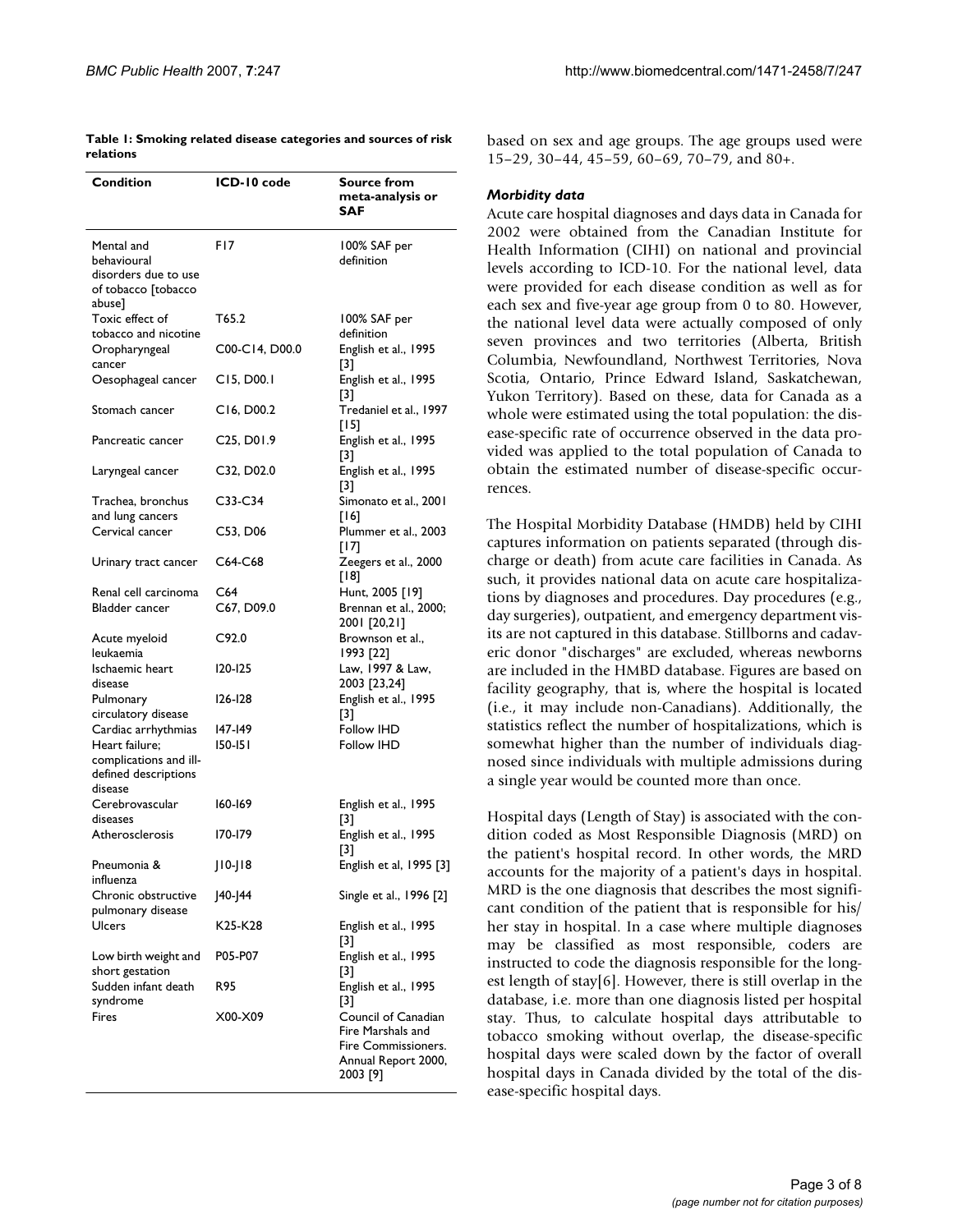### *Computing smoking-attributable fractions*

The smoking-attributable fraction (SAF) is defined as the fraction of the disease in the population that would not have occurred if the effect associated with smoking was absent [7,8]. SAFs were assessed for different specific causes of illnesses by two methods:

• chronic disease SAFs were calculated by combining exposure from CCHS and RR estimates from meta-analyses,

• fire injury was calculated using direct estimates of smoking involvement from the Council of Canadian Fire Marshals and Fire Commissioners[9].

We used the most comprehensive meta-analysis for each condition, as described above (see also Table 1). The RR for each condition was combined with different levels of smoking consumption for each sex and age group and an attributable fraction was obtained using the following formula (see Walter, 1976, 1980).

$$
SAF = \frac{\sum_{i=1}^{k} P_i (RR_i - 1)}{\sum_{i=0}^{k} P_i (RR_i - 1) + 1}
$$

i: exposure category with baseline exposure or no smoking  $i = 0$ .

RR<sub>i</sub>: relative risk at exposure level i compared to no consumption.

Pi : prevalence of the i*th* category of exposure.

The SAFs were then applied to the hospital diagnosis and length of stay information to estimate the smoking-attributable morbidity by age and sex. To illustrate this procedure, a simple example follows. For chronic obstructive pulmonary disorder (COPD) the all-age and all-sex RRs for current smokers, and former smokers, relative to never

**Table 2: Smoking status by sex and age group in Canada, 2002**

smokers are 9.80, 6.70. The prevalence, with rounding error, of current, former, and never smokers among men aged 45–59 were 26.0, 53.0, and 21.1. Simple algebra produces a SAF of 0.84, which is applied to the 978 hospital diagnoses of COPD among all Canadian men of this age group to determine that 823 of the diagnoses were attributable to smoking (355 and 468 among the current and former smokers respectively). It is notable that although the RR among current smokers is greater than that among former smokers, the greater prevalence of former smokers among men aged 45–59 resulted in a larger smokingattributable burden of COPD among the former smokers.

# *Estimating costs of acute care hospital days*

Daily average per-capita cost for acute care hospital separations for each available province and territory was obtained from CIHI [10]. For Nunavut, average per-capita cost was not available; therefore, average per-capita cost for Northwest Territories was substituted. To obtain the total costs for each province and territory, daily average per-capita cost was applied to the total number of smoking-attributable acute care hospital days. These numbers were summed to obtain the total for Canada. A similar procedure was followed for those acute care hospital days attributable to alcohol and illegal drugs for comparison purposes.

### **Results**

Table 2 gives an overview of the estimated smoking exposure in Canada by sex and age group. As expected, men smoked more than women on average, and smoking prevalence decreased with age.

Table 3 provides the estimates of smoking-attributable hospital diagnoses. Overall, in Canada in 2002, 339,179 hospital diagnoses from acute care facilities were smoking-attributable, accounting for 218,791 hospital diagnoses among men and 120,389 among women. Please note: these numbers were derived by multiplying SAFs with the number of diagnoses for each category, thereby producing numbers with decimals. As a result, there may be rounding errors after collapsing numbers over different

| <b>Smoking categories</b> |        | $15-29$ years | $30-44$ years | 45–59 years | $60-69$ years | $70-79$ years | 80+ years | Overall<br>(All ages) |
|---------------------------|--------|---------------|---------------|-------------|---------------|---------------|-----------|-----------------------|
| Current                   | Female | 26.3          | 24.7          | 23.0        | 15.1          | 10.3          | 5.9       | 21.8                  |
|                           | Male   | 31.0          | 30.7          | 26.0        | 17.2          | 9.8           | 7.5       | 26.3                  |
| Former                    | Female | 26.2          | 38.3          | 43.5        | 45.2          | 42.7          | 38.9      | 37.8                  |
|                           | Male   | 25.8          | 38.9          | 53.0        | 64.2          | 70.4          | 73.5      | 44.6                  |
| Never                     | Female | 47.5          | 36.9          | 33.4        | 39.8          | 47.1          | 55.2      | 40.4                  |
|                           | Male   | 43.1          | 30.4          | 21.1        | 18.7          | 19.7          | 19.0      | 29.1                  |
| Total per sex             |        | 100           | 100           | 100         | 100           | 100           | 100       | 100                   |

Source: CCHS cycle 2.1 (2003)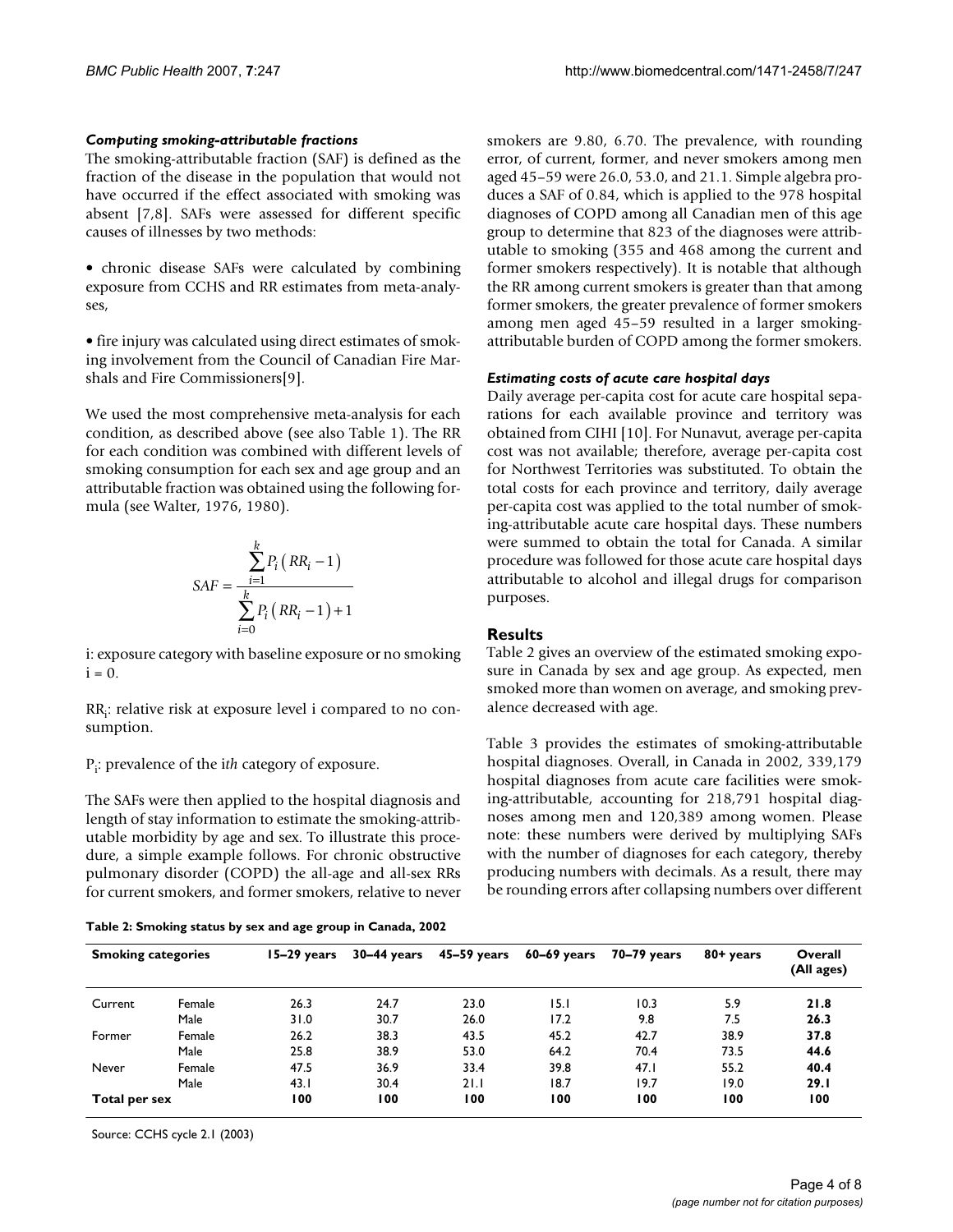| Disease condition (for definition<br>by ICD 10 see Table 1) |                        |       |                          | <b>Number of diagnoses</b> |                          |                                   |         |                          | <b>Hospital days</b>   |         |                                       |          |  |
|-------------------------------------------------------------|------------------------|-------|--------------------------|----------------------------|--------------------------|-----------------------------------|---------|--------------------------|------------------------|---------|---------------------------------------|----------|--|
|                                                             | SAF in % (all<br>ages) |       | mean age<br>at diagnosis |                            |                          | Smoking-attributable<br>diagnoses |         |                          | SAF in %<br>(all ages) |         | Smoking-attributable<br>hospital days |          |  |
|                                                             | M                      | F     | м                        | F                          | м                        | F                                 | Overall | м                        | F                      | м       | F                                     | Overall  |  |
| <b>ACTIVE SMOKERS</b>                                       |                        |       |                          |                            |                          |                                   |         |                          |                        |         |                                       |          |  |
| Malignant neoplasms                                         |                        |       |                          |                            |                          |                                   |         |                          |                        |         |                                       |          |  |
| Oropharyngeal cancer                                        | 58.7                   | 51.3  | 59.6                     | 60.1                       | 2,128                    | 1,116                             | 3,244   | 34.8                     | 30.2                   | 13,302  | 6,125                                 | 19,427   |  |
| Oesophageal cancer                                          | 48.8                   | 40.0  | 66.4                     | 68.8                       | 1,338                    | 387                               | 1,725   | 29.4                     | 23.6                   | 9,453   | 3,140                                 | 12,593   |  |
| Stomach Cancer                                              | 16.4                   | 12.5  | 67.0                     | 66.I                       | 546                      | 233                               | 780     | 9.8                      | 7.4                    | 4,308   | 2,068                                 | 6,376    |  |
| Pancreatic cancer                                           | 17.7                   | 13.4  | 65.6                     | 67.5                       | 623                      | 478                               | 1,101   | 10.4                     | 8.0                    | 4,189   | 3,831                                 | 8,021    |  |
| Laryngeal cancer                                            | 67.7                   | 60.8  | 65.8                     | 64.2                       | 950                      | 236                               | 1,187   | 40.4                     | 35.6                   | 7,637   | 1,815                                 | 9,452    |  |
| Lung cancer                                                 | 88.6                   | 63.8  | 68.6                     | 66.2                       | 18,488                   | 10,441                            | 28,929  | 53.4                     | 37.9                   | 124,082 | 75,280                                | 199,362  |  |
| Cervical cancer                                             | Ξ.                     | 36.4  | $\overline{\phantom{a}}$ | 48.5                       | $\overline{\phantom{a}}$ | 1,381                             | 1,381   | $\overline{\phantom{a}}$ | 21.4                   | Ξ.      | 4,807                                 | 4,807    |  |
| Urinary tract                                               | 55.6                   | 38.3  | 68.7                     | 68.2                       | 8,336                    | 2,392                             | 10,728  | 33.2                     | 22.6                   | 38,017  | 13,149                                | 51,165   |  |
| Renal cell carcinoma                                        | 26.0                   | 7.5   | 63.7                     | 62.0                       | 993                      | 176                               | 1,169   | 15.7                     | 4.2                    | 5,996   | 1,116                                 | 7,112    |  |
| Bladder cancer                                              | 67.7                   | 52.4  | 72.5                     | 72.6                       | 7,336                    | 1,832                             | 9,169   | 40.9                     | 31.3                   | 29,288  | 8,604                                 | 37,892   |  |
| Acute myeloid leukemia                                      | 21.9                   | 17.7  | 59.2                     | 56.4                       | 465                      | 310                               | 775     | 12.8                     | 10.7                   | 4,461   | 3,316                                 | 7,777    |  |
| <b>Total malignant</b>                                      |                        |       |                          |                            | 32,875                   | 16,974                            | 49,849  |                          |                        | 205,449 | 113,530                               | 318,979  |  |
| neoplasms                                                   |                        |       |                          |                            |                          |                                   |         |                          |                        |         |                                       |          |  |
| Tobacco abuse                                               |                        |       |                          |                            |                          |                                   |         |                          |                        |         |                                       |          |  |
| Tobacco abuse                                               | 100.0                  | 100.0 | 55.6                     | 52.9                       | 4,042                    | 3.481                             | 7,522   | 100.0                    | 100.0                  | 18,204  | 15.776                                | 33,979   |  |
| Toxic effect of tobacco and                                 | 100.0                  | 100.0 | 29.5                     | 37.0                       | 7                        | 7                                 | 4       | 100.0                    | 100.0                  | 9       | 30                                    | 39       |  |
| nicotine                                                    |                        |       |                          |                            |                          |                                   |         |                          |                        |         |                                       |          |  |
| Total tobacco abuse                                         |                        |       |                          |                            | 4,049                    | 3,488                             | 7,536   |                          |                        | 18,213  | 15,805                                | 34,018   |  |
| Cardiovascular diseases                                     |                        |       |                          |                            |                          |                                   |         |                          |                        |         |                                       |          |  |
| Ischaemic heart disease                                     |                        |       |                          |                            |                          |                                   |         |                          |                        |         |                                       |          |  |
| $Age < 45$ yrs                                              | 51.4                   | 44.3  | 36.6                     | 36.3                       | 6,534                    | 1,758                             | 8,293   | 30.4                     | 26.5                   | 20,044  | 6,548                                 | 26,593   |  |
| $45 - 59$ yrs                                               | 42.2                   | 37.3  | 52.0                     | 52.0                       | 32,360                   | 8,979                             | 41,339  | 25.2                     | 22.3                   | 119,120 | 36,466                                | 155,586  |  |
| 60-69 yrs                                                   | 29.1                   | 23.4  | 64.5                     | 64.5                       | 22,681                   | 8,294                             | 30,975  | 17.4                     | 14.0                   | 103,449 | 42,245                                | 145,694  |  |
| 70-79 yrs                                                   | 10.0                   | 7.3   | 74.5                     | 74.5                       | 9,346                    | 4,518                             | 13,865  | 6.0                      | 4.3                    | 52,164  | 26,986                                | 79,150   |  |
| $80+$ yrs                                                   | 8.9                    | 5.1   | 87.0                     | 87.0                       | 4,891                    | 3,340                             | 8,232   | 5.3                      | 3.1                    | 32,243  | 24,358                                | 56,601   |  |
| Pulmonary circulatory<br>disease                            | 81.0                   | 76.4  | 65.2                     | 65.8                       | 9,251                    | 10,601                            | 19,852  | 47.9                     | 44.9                   | 81,952  | 90,735                                | 172,687  |  |
| Cardiac arrythmias                                          |                        |       |                          |                            |                          |                                   |         |                          |                        |         |                                       |          |  |
| Age $<$ 45 yrs                                              | 43.6                   | 37.5  | 33.6                     | 32.9                       | 2,025                    | 1,323                             | 3,348   | 24.7                     | 20.5                   | 9,158   | 5,577                                 | 14,735   |  |
| $45-59$ yrs                                                 | 42.2                   | 37.3  | 52.0                     | 52.0                       | 5,483                    | 2,348                             | 7,832   | 25.2                     | 22.2                   | 29,911  | 12,656                                | 42,568   |  |
| 60-69 yrs                                                   | 29.I                   | 23.4  | 64.5                     | 64.5                       | 5,782                    | 2,650                             | 8,432   | 17.3                     | 13.9                   | 35,626  | 16,305                                | 51,931   |  |
| 70-79 yrs                                                   | 10.0                   | 7.3   | 74.5                     | 74.5                       | 3,493                    | 2,069                             | 5,562   | 6.0                      | 4.3                    | 24,437  | 14,648                                | 39,084   |  |
| $80+$ yrs                                                   | 8.9                    | 5.1   | 87.0                     | 87.0                       | 2,439                    | 2,011                             | 4,450   | 5.3                      | 3.1                    | 19,254  | 16,975                                | 36,228   |  |
| Heart failure                                               |                        |       |                          |                            |                          |                                   |         |                          |                        |         |                                       |          |  |
| Age $<$ 45 yrs                                              | 41.0                   | 31.7  | 34.I                     | 34.2                       | 1,005                    | 631                               | 1,635   | 23.5                     | 18.0                   | 6,764   | 4,771                                 | 11,535   |  |
| 45-59 yrs                                                   | 42.2                   | 37.3  | 52.0                     | 52.0                       | 3,841                    | 1,904                             | 5,745   | 25.2                     | 22.3                   | 24,850  | 13,435                                | 38,285   |  |
| 60-69 yrs                                                   | 29.1                   | 23.4  | 64.5                     | 64.5                       | 4,553                    | 2,517                             | 7,070   | 17.4                     | 14.0                   | 31,466  | 18,134                                | 49,600   |  |
| 70–79 yrs                                                   | 10.0                   | 7.3   | 74.5                     | 74.5                       | 3,008                    | 1,911                             | 4,918   | 6.0                      | 4.3                    | 22,437  | 15, 173                               | 37,610   |  |
| $80+$ yrs                                                   | 8.9                    | 5.1   | 87.0                     | 87.0                       | 2,748                    | 2,319                             | 5,066   | 5.3                      | 3.1                    | 22,183  | 20,520                                | 42,703   |  |
| Cerebrovascular diseases                                    |                        |       |                          |                            |                          |                                   |         |                          |                        |         |                                       |          |  |
| Age $< 65$ yrs                                              | 39.1                   | 35.4  | 52.8                     | 50.5                       | 5,033                    | 3,449                             | 8,482   | 23.5                     | 21.3                   | 45,470  | 32,326                                | 77,796   |  |
| $>$ = 65 yrs                                                | 14.7                   | 10.5  | 76.9                     | 78.4                       | 5,535                    | 4, 113                            | 9,647   | 8.8                      | 6.2                    | 58,485  | 48,105                                | 106,589  |  |
| Atherosclerosis                                             | 33.5                   | 36.9  | 68.9                     | 69.4                       | 14,036                   | 9,896                             | 23,933  | 19.8                     | 21.7                   | 109,603 | 80,842                                | 190,445  |  |
| Total cardiovascular                                        |                        |       | 62.2                     | 65.2                       | 144,044                  | 74,631                            | 218,675 |                          |                        | 848,617 | 526,806                               | 1,375,42 |  |
| diseases                                                    |                        |       |                          |                            |                          |                                   |         |                          |                        |         |                                       | 3        |  |
| Respiratory diseases                                        |                        |       |                          |                            |                          |                                   |         |                          |                        |         |                                       |          |  |
| Pneumonia & Influenza                                       | 17.3                   | 12.8  | 69.4                     | 68.3                       | 13,246                   | 8,648                             | 21,894  | 11.5                     | 8.3                    | 118,770 | 74,914                                | 193,684  |  |
| Chronic obstructive<br>pulmonary disease                    | 82.6                   | 76.9  | 67.0                     | 66.8                       | 5,268                    | 4,463                             | 9,731   | 49.3                     | 45.5                   | 32,022  | 27,608                                | 59,630   |  |
| <b>Total respiratory</b><br>diseases                        |                        |       | 68.7                     | 67.8                       |                          | $18,514$ 13,111                   | 31,625  |                          |                        | 150,793 | 102,522                               | 253,315  |  |
| Intestinal diseases                                         |                        |       |                          |                            |                          |                                   |         |                          |                        |         |                                       |          |  |

**Table 3: SAFs\*, hospital diagnoses and acute care hospital days attributable to smoking for major disease categories in Canada, 2002**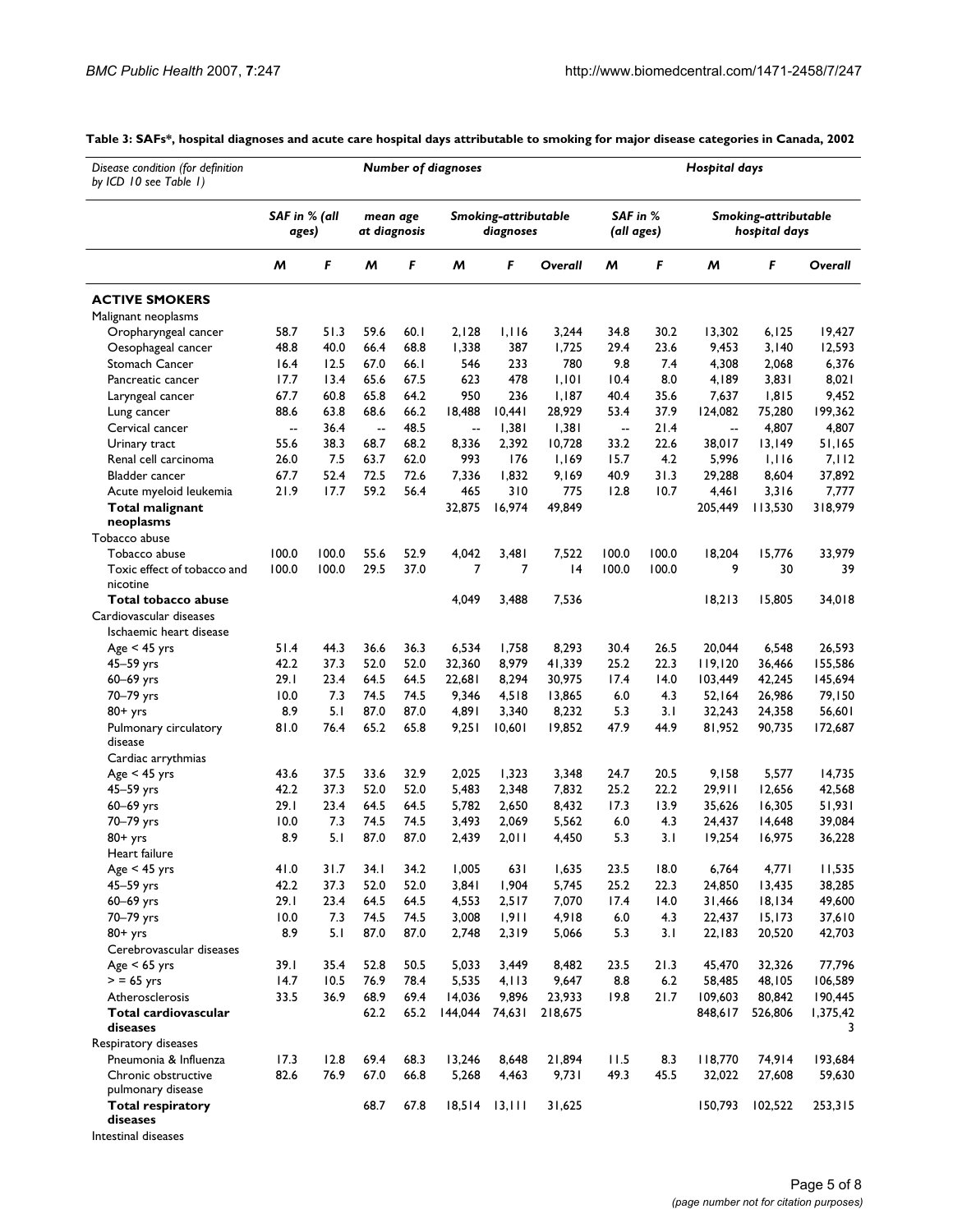| Ulcer                                  | 47.7 | 38.4            | 65.4 | 68.3 | 6,237        | 4,026       | 10,263  | 28.8 | 22.6 | 45,416         | 31,551  | 76,967         |
|----------------------------------------|------|-----------------|------|------|--------------|-------------|---------|------|------|----------------|---------|----------------|
| Perinatal period                       |      |                 |      |      |              |             |         |      |      |                |         |                |
| Low birthweight and short<br>gestation | 24.7 | 20.6            | 0.0  | 0.0  | 6.770        | 5,057       | 11.827  | 14.8 | 12.3 | 59,906         | 42,580  | 102.485        |
| Sudden infant death<br>syndrome        | 31.2 | 26.5            | 0.0  | 0.0  | $\mathbf{2}$ |             | 3       | 19.6 | 16.7 | $\overline{2}$ | 0       | $\overline{2}$ |
| <b>Total perinatal diseases</b>        |      |                 | 0.0  | 0.0  | 6,772        | 5,059       | 11,832  |      |      | 59,907         | 42,580  | 102,487        |
| Injury                                 |      |                 |      |      |              |             |         |      |      |                |         |                |
| Fire injury                            | 24.6 | 23.4            | 44.9 | 53.9 | 244          | 101         | 346     | 24.6 | 24.6 | 1,529          | 737     | 2,266          |
| Total active smokers                   |      |                 | 61.6 | 62.3 | 212,735      | 117.39<br>0 | 330.126 |      |      | 1.329.92       | 833.531 | 2,163,45<br>5  |
| <b>PASSIVE SMOKERS</b>                 |      |                 |      |      |              |             |         |      |      |                |         |                |
| Lung cancer                            | I.6  | $\mathsf{I}$ .4 | 66.5 | 65.2 | 330          | 231         | 561     | 0.9  | 0.8  | 2.163          | 1.643   | 3,806          |
| Ischaemic heart disease                | 1.8  | 1.5             | 64.7 | 70.5 | 5.725        | 2.768       | 8.493   | 1.0  | 0.8  | 27.073         | 15.821  | 42,894         |
| <b>Total passive smokers</b>           |      |                 | 64.8 | 70.I | 6.056        | 2.999       | 9.054   |      |      | 29.235         | 17,465  | 46,700         |
| <b>TOTAL SMOKING-</b>                  |      |                 | 61.9 | 62.8 | 218,791      | 120.38      | 339.179 |      |      | 1,359,15       | 850,996 | 2,210,15       |
| <b>ATTRIBUTABLE</b>                    |      |                 |      |      |              | 9           |         |      |      | 9              |         | 5              |

**Table 3: SAFs\*, hospital diagnoses and acute care hospital days attributable to smoking for major disease categories in Canada, 2002**

\* The SAF (smoking attributable fraction) is the fraction of the disease in the population that would not have occurred if the effect associated with smoking was absent. It is calculated by means of a formula that combines prevalence of smoking and relative risk of a particular disease. The SAF is then applied to the total number of occurrences of disease to estimate the number of occurrences that are attributable to smoking.

categories. Among hospital diagnoses caused by smoking, the three biggest contributors were cardiovascular disease, malignant neoplasms and respiratory disease. Indeed, the single disease category of ischaemic heart disease accounted for 30.3 percent of the smoking-attributable hospital diagnoses (102,704 diagnoses; males: 75,814; females: 26,890). The next largest single categories were cardiac arrythmias (29,623 hospital diagnoses, males: 19,222, females: 10,401), and lung cancer (28,929 hospital diagnoses, males: 18,488, females: 10,441). With respect to age, the overall average age for a smoking-attributable hospital diagnosis was 61.9 years for men and 62.8 years for women. There were notable differences between disease categories. For fire injuries, the average age for a smoking-attributable hospital diagnosis was 44.9 years for men and 53.9 years for women. Smoking-attributable hospital diagnoses due to the toxic effects of tobacco and nicotine occurred at the age of 29.5 years for men and 37.0 years for women.

Table 3 also provides the estimates of smoking-attributable acute care hospital days. Overall, in Canada in 2002, 2,210,155 hospital days were estimated to be attributable to smoking (males: 1,359,159; females: 850,996). This accounts for 10.3 percent of all acute care hospital days in Canada in 2002. The vast majority (97.9 percent) of these hospital days were due to active, as opposed to passive, smoking. However, only two categories of disease were considered to have sufficient evidence to conclude a causal relationship with passive smoke exposure. As further research is generated, additional disease categories may be broadly recognized, and hence affect future estimates of smoking-attributable morbidity.

Among the acute care hospital days attributable to smoking, the three biggest contributors were cardiovascular disease, malignant neoplasms and respiratory disease. The single disease category that accounted for the most smoking-attributable hospital days was ischaemic heart disease (21.0%; 463,625 hospital days; males: 327,021; females: 136,604). The next largest single categories were lung cancer (9.0%; 199,362 hospital days, males: 124,082; females: 75,280), and pneumonia and influenza (8.8%; 193,684 hospital days; males: 118,770, females: 74,914).

Acute care hospital costs are shown in table 4.

### **Conclusion**

Overall, there were 2,210,155 acute care hospital days attributable to smoking, accounting for 10.3 percent of all those in Canada in 2002. At the time of the last cost study (data for 1992) for which similar estimates were produced, the number of acute care hospital days attributed to smoking was higher at 3,024,265, which accounted for 7.3 percent of all acute care hospital days. In considering these numbers, it must be noted that the total number of hospital days due to overall morbidity has decreased due to changes in the Canadian health care system meant to reduce health care expenditures such as progress in treat-

**Table 4: Costs of acute care hospital days attributable to smoking, alcohol consumption and illegal drug use in Canada, 2002**

|                     | Acute care hospital days costs (in<br>millions dollars) |
|---------------------|---------------------------------------------------------|
| Smoking             | 2551.2                                                  |
| Alcohol consumption | 1458.6                                                  |
| Illegal drug use    | 426.4                                                   |

Source: Rehm J, Baliunas D, Brochu S, Fischer F, Gnam W, Patra J, Popova S, Sarnocinska-Hart A, Taylor B. The costs of substance abuse in Canada 2002. Canadian Centre on Substance Abuse. Ottawa, 2006. ISBN 1-896323-92-8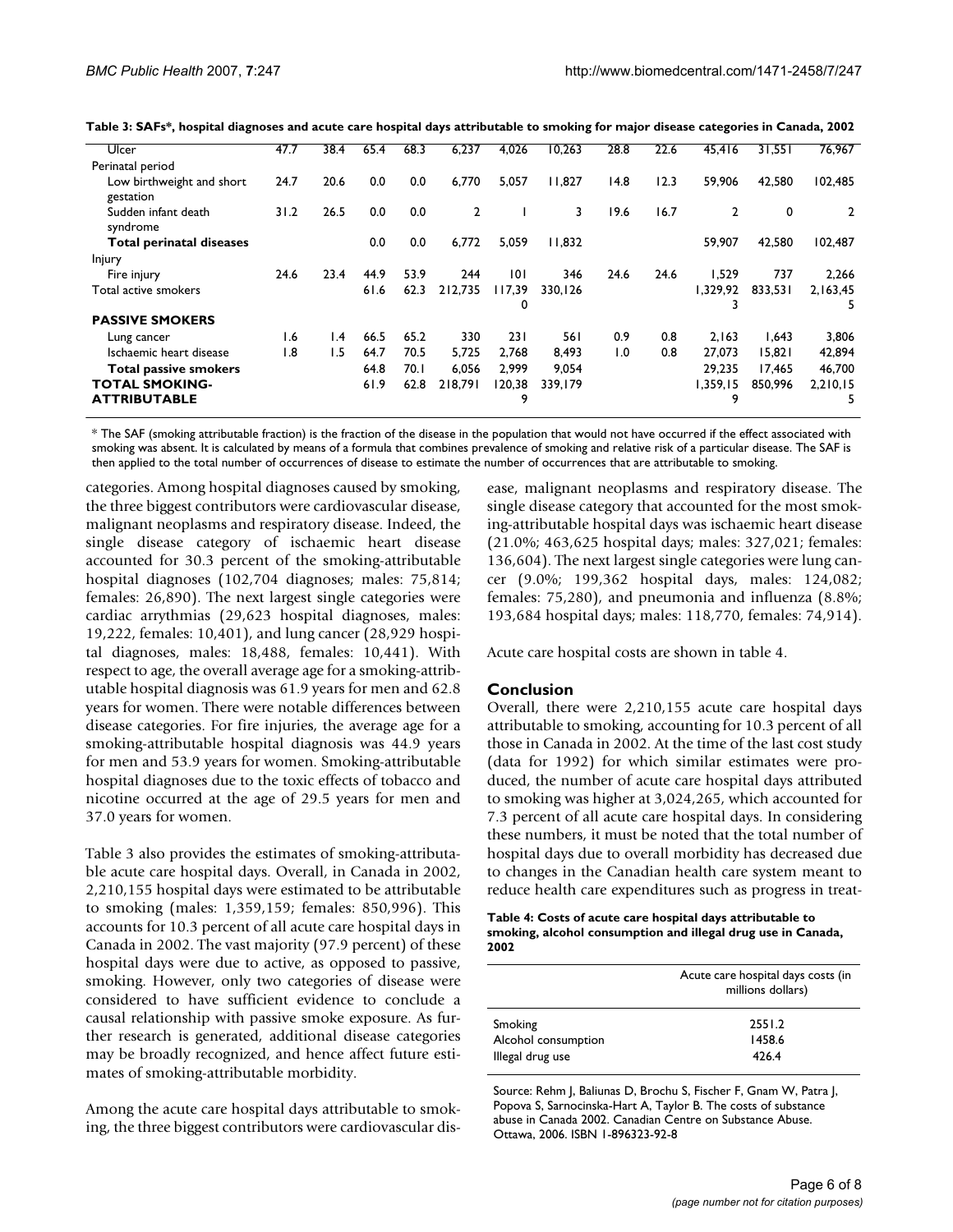ment associated with a shorter length of stay, and a shift from inpatient to outpatient treatment; the total acute care hospital days decreased from approximately 41.5 million in 1992 to 21.5 million in 2002 [2]. In addition, the size of the population has increased from 28,366,737 in 1992 to 31,372,587 in 2002 [11]. Therefore, in order to get the best sense of the cost of smoking on hospital days, it is most appropriate to consider the rate of hospital days per 100,000 population which has decreased from 10,635 in 1992 to 7,045 in 2002, a decrease of 33.8 percent. Thus, there have been gains made in the health of Canadians with respect to the morbidity due to smoking since the last Canadian cost study.

There are several possible factors that have contributed to the decline of the rate of smoking-attributable hospital days. The proportion of Canadians who are current smokers has decreased. The prevalence of current smoking decreased from 31.1 percent in 1991 to 23.0 percent in 2003 [5,12]. It may be premature to conclude that the observed decreases in smoking-attributable hospital days have been caused by the decreases in smoking prevalence. Most diseases caused by smoking have a long latent period. Thus, declines in smoking in the last few years would not be expected to produce substantial improvements in the burden of smoking related diseases on the Canadian population for some time.

In addition to the decrease in smoking levels, there have been important shifts in the overall distribution of causes of death in Canada during this period. Mortality due to heart disease has been decreasing for several decades. From 1992 to 1999, the age-standardized mortality rate (standardized by the 1991 Canadian population) decreased from 272.2 to 232.9 per 100,000 population [13]. Ischaemic heart disease was the single greatest cause of smoking-attributable morbidity in both 1992 and 2002, but overall deaths due to ischaemic heart disease, not just those attributable to smoking, have decreased, accounting for 22.1 percent of all deaths in 1992 and 18.2 percent of all deaths in 2002. Morbidity data is not collected in the same manner as mortality data, however according to the Public Health Agency of Canada, among males, the age-standardized hospital separation rate for ischaemic heart disease (standardized by the 1991 Canadian population) decreased from 622.6 to 564.9 per 100,000 in 1999[13]. Further, it should be acknowledged that the decline in heart disease in Canada began prior to recently observed decreases in prevalence of smoking. Similarly, the proportion of smoking-attributable lung cancer hospital days has declined from 14.1 percent to 9.2 percent of the total smoking attributable hospital days. The overall incidence of lung cancer has decreased over recent years. In 1992 the age-standardized incidence rate of lung cancer among males was 90.2 per 100,000 population. By 2002, this had declined to 73.3 per 100,000 population. Among females, the incidence, though lower, has increased from 39.7 to 45.2 per 100,000 population.

Although the same approach was utilized in calculating the smoking-attributable fractions in both 1992 and 2002, different inputs were used. That is, the relative risks that were used to estimate the relationships between smoking and specific health outcomes were updated to reflect recently available literature. Also, this analysis, in determining which health outcomes to include in these estimates, was guided by the report of the Surgeon General and thus included acute myeloid leukaemia but did not include chemotherapy under a separate heading. This may be suspected of causing significant differences in the estimates for the two years, however in one of a number of sensitivity analyses published in a recent article, when 2002 data were analyzed using the 1992 approach in addition to our present approach the estimates were very similar (2,316,166 versus 2,210,155)[14].

The smoking-attributable hospital diagnoses estimates produced in this analysis cannot be compared with the first Canadian cost study, as that work measured hospital separations and not diagnoses.

The burden of smoking-attributable morbidity as measured by hospital diagnoses has decreased substantially since the last Canadian cost study, which estimated the burden of morbidity attributable to smoking in Canada. While this is reason for optimism, smoking continues to present a serious health concern in Canada; smoking causes substantial morbidity in this country, and carries huge humanitarian and financial costs. In 2002, smokingattributable acute care hospital days alone cost Canadian taxpayers in excess of 2.5 billion dollars[4], far more than alcohol and illegal drug use consumption combined. Given concerns about the increasing cost of the Canadian health care system and the pressures to preserve this same system, here is a viable target for cost savings. Smokingattributable morbidity is avoidable. Thus, it is vital that policy and policy-makers address this substantial health, social, and economic burden in Canada.

# **Competing interests**

The author(s) declare that they have no competing interests.

# **Authors' contributions**

DB selected the disease outcomes, collected the risk relation data for these outcomes, aided in the statistical analysis, and drafted the manuscript. JP carried out the statistical analysis. SP and BT participated in the collection of risk relation and morbidity data. JR conceived of the study, and participated in its design and coordination and